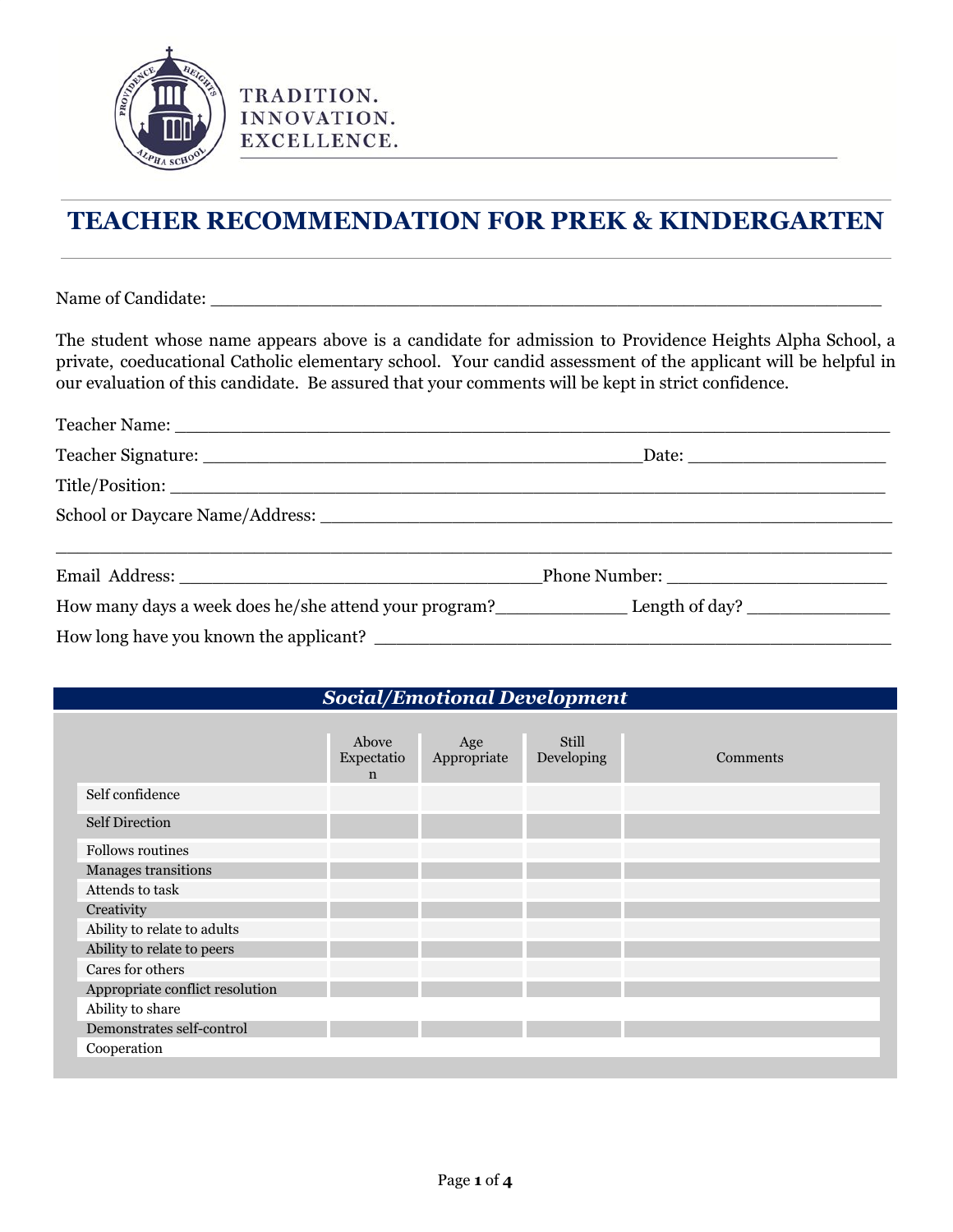## *Mathematical Development*

|                                           | Above<br>Expectatio<br>$\mathbf n$ | Age<br>Appropriate | Still<br>Developing | Comments |
|-------------------------------------------|------------------------------------|--------------------|---------------------|----------|
| Can sort objects according to a rule      |                                    |                    |                     |          |
| Can duplicate a simple pattern            |                                    |                    |                     |          |
| Recognizes numbers 0-10                   |                                    |                    |                     |          |
| Demonstrates one to one<br>correspondence |                                    |                    |                     |          |
| Shows understanding of position<br>words  |                                    |                    |                     |          |

## *Language Arts Development*

|                                                | Above<br>Expectation | Age<br>Appropriate | Still<br>Developing | Comments |
|------------------------------------------------|----------------------|--------------------|---------------------|----------|
| Recognizes the alphabet                        |                      |                    |                     |          |
| Demonstrates rhyming                           |                      |                    |                     |          |
| Shows enthusiasm for learning to<br>read       |                      |                    |                     |          |
| Listens with interest to stories read<br>aloud |                      |                    |                     |          |
| Holds pencil accurately                        |                      |                    |                     |          |
| Demonstrates ability to write name             |                      |                    |                     |          |
| <b>Speaks Clearly</b>                          |                      |                    |                     |          |
| Shows confidence to speak in<br>classroom      |                      |                    |                     |          |

## *Physical Development*

|                                   | Above<br>Expectation | Age<br>Appropriate | Still<br>Developing | <b>Comments</b> |
|-----------------------------------|----------------------|--------------------|---------------------|-----------------|
| Cuts accurately                   |                      |                    |                     |                 |
| Shows control when printing       |                      |                    |                     |                 |
| Demonstrates interest in coloring |                      |                    |                     |                 |
| Demonstrates balance and control  |                      |                    |                     |                 |

#### *Self-Help Skills*

|                                                                  | Above<br>Expectation | Age<br>Appropriate | Still<br>Developing | Comments |
|------------------------------------------------------------------|----------------------|--------------------|---------------------|----------|
| Can dress independently<br>(including outerwear and<br>footwear) |                      |                    |                     |          |
| Uses bathroom independently                                      |                      |                    |                     |          |
| Shows responsibility for<br>belongings                           |                      |                    |                     |          |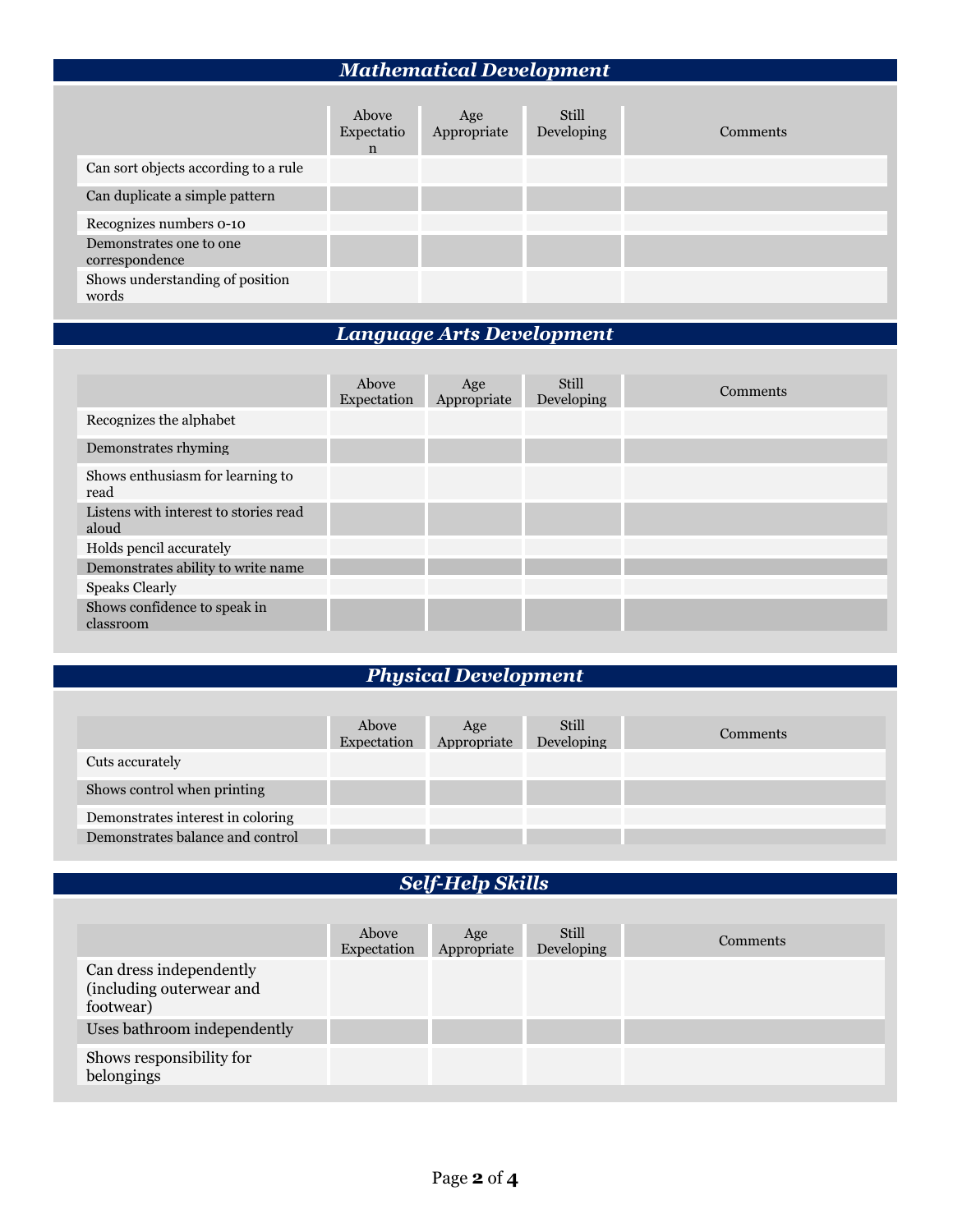|                                                                                                                                                                        | Please circle the words that describe this student: |              |               |                 |                       |               |  |  |
|------------------------------------------------------------------------------------------------------------------------------------------------------------------------|-----------------------------------------------------|--------------|---------------|-----------------|-----------------------|---------------|--|--|
| Well liked                                                                                                                                                             | Anxious                                             | Caring       | Aggressive    | Disobedient     | Easily<br>discouraged | Conscientious |  |  |
| Motivated                                                                                                                                                              | Honest                                              | Influential  | Irritable     | Manipulative    | Organized             | Confident     |  |  |
| Follower                                                                                                                                                               | Shy                                                 | Distractible | Responsible   | Negative leader | Self-disciplined      | Assertive     |  |  |
| Over-protected                                                                                                                                                         | Articulate                                          | Distracting  | Self-Centered | Positive leader | Perfectionist         | Other         |  |  |
| What are the strengths of this child?                                                                                                                                  |                                                     |              |               |                 |                       |               |  |  |
|                                                                                                                                                                        |                                                     |              |               |                 |                       |               |  |  |
| In what area does he/she need to improve?                                                                                                                              |                                                     |              |               |                 |                       |               |  |  |
|                                                                                                                                                                        |                                                     |              |               |                 |                       |               |  |  |
| Parental expectations and attitude toward child:                                                                                                                       |                                                     |              |               |                 |                       |               |  |  |
|                                                                                                                                                                        |                                                     |              |               |                 |                       |               |  |  |
| Are the parents cooperative and involved in school?                                                                                                                    |                                                     |              |               |                 |                       |               |  |  |
| Exceptionally Cooperative $\Box$<br>Moderately Cooperative $\Box$<br>Somewhat Cooperative□<br>Disinterested $\Box$                                                     |                                                     |              |               |                 |                       |               |  |  |
| Has this child been recommended for or undergone any academic, diagnostic, psychological, or other testing?<br>$Yes \Box$ (If yes, please describe)<br>No <sub>1</sub> |                                                     |              |               |                 |                       |               |  |  |
|                                                                                                                                                                        |                                                     |              |               |                 |                       |               |  |  |
|                                                                                                                                                                        |                                                     |              |               |                 |                       |               |  |  |